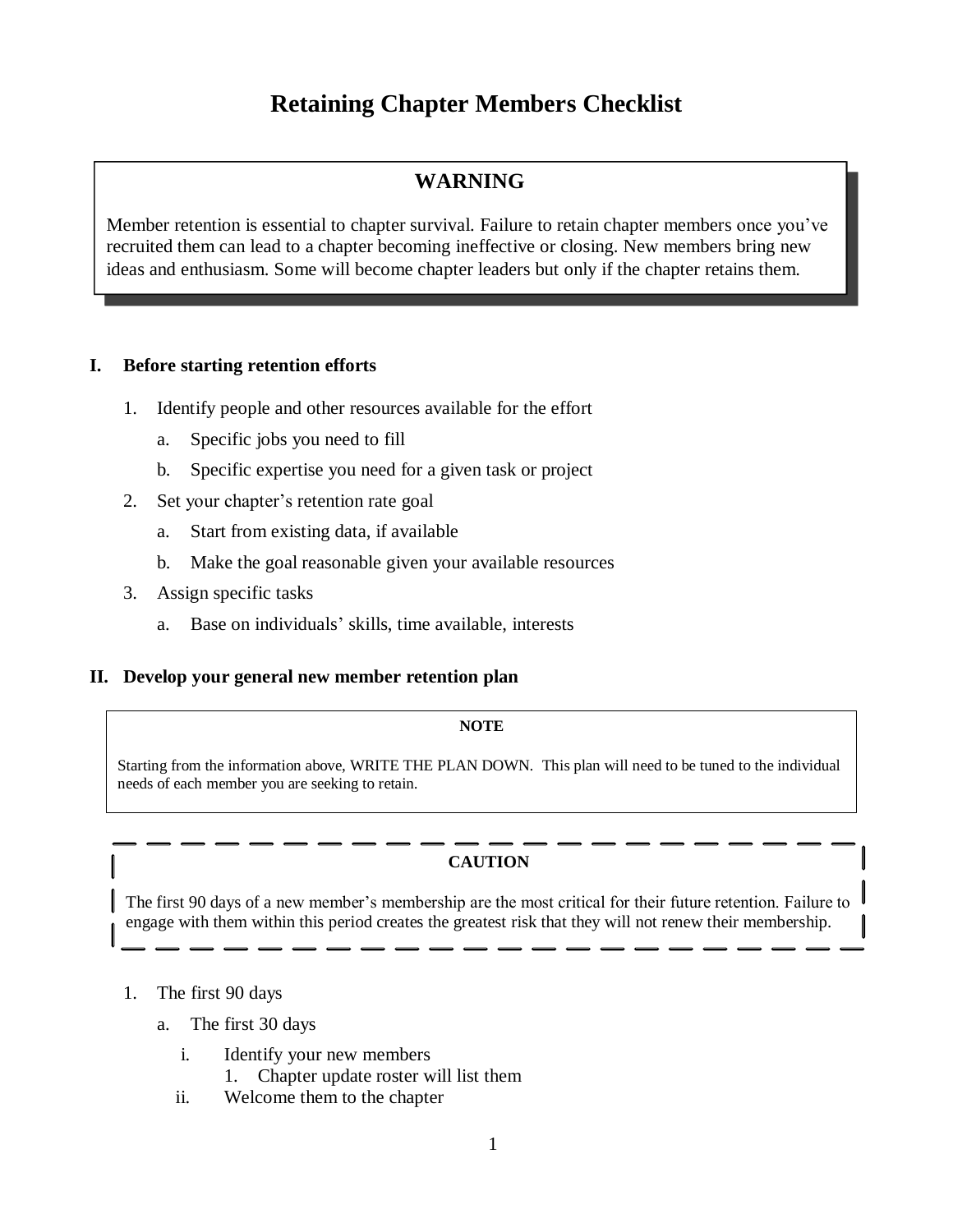- 1. Chapter President or Membership VP: send personalized letter or e-mail or call the new member
	- a. Use word processor's mail-merge or similar function if there are many new members to contact
- 2. Announce their membership via social media and in chapter newsletter

## **NOTE**

When calling a new member, these are good topics to discuss: why they joined; what they are interested in; how the chapter can fit those interests; "The Promise" that they will be asked to do only ONE thing during the year. If they want to do more, it will be their choice, and they can refuse requests to do more from the chapter. Focus on the new member's interests and needs, NOT the chapter's.

# **CAUTION**

Topics to avoid in this initial phone call: requests to take on big jobs, like a chapter vice president position; partisan politics; problems the chapter may be experiencing. These topics risk alienating the new member, or making a bad impression on them.

iii. Get the new member involved in some chapter activity

#### **NOTE**

Meeting attendance DOES NOT count as getting a member involved. Your goal is active participation, even if in some minor way, with something the chapter is doing.

- b. The next 60 days
	- i. If the member has not participated in any chapter activities, contact them to:
		- 1. Find out why
		- 2. Offer assistance that would enable them to participate, if possible/appropriate

## **CAUTION**

DO NOT pressure a new member to participate. This is more likely to drive them away than to motivate them to become involved.

- c. Also within the first 90 days
	- i. Introduce them at a chapter meeting, if they're in attendance
- 2. The middle six months
	- a. If the member is still not participating, contact them to:
		- i. Find out why
		- ii. Offer assistance that would enable them to participate, if possible/appropriate
	- b. If the member IS participating
		- i. Show your appreciation by: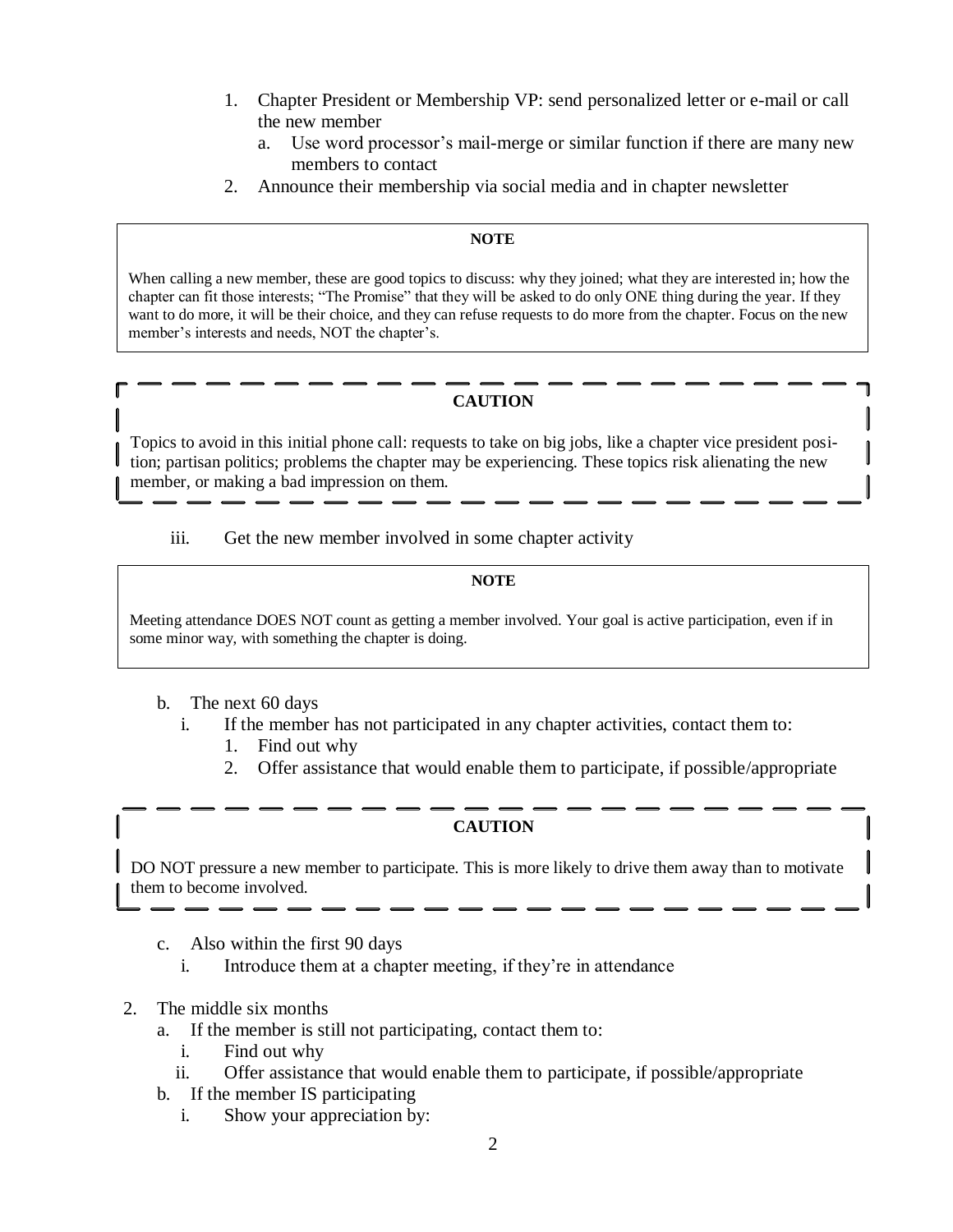- 1. Offering personal thanks
- 2. Mentioning any special contribution they've made
	- a. On social media and/or in the chapter newsletter
	- b. At a chapter meeting
- 3. Keep "The Promise" by NOT asking them to take on additional responsibilities

### **NOTE**

Personal thanks can do more to motivate a new member to renew their membership than almost any other kind of reward. A simple "thank you for helping out" is often sufficient.

- 3. The last 90 days
	- a. Identify members coming up for renewal within the next 90 days
	- b. Augment National's renewal reminders sent by with chapter-initiated, personalized ones
		- i. Letters and/or e-mails
			- 1. Use mail-merge or similar tools to automate the task, especially if there are many reminders to send out
		- ii. Private reminder on social media
		- iii. Reminder notice in chapter newsletter
- 4. The last 30 days
	- a. If the member has not renewed
		- i. Make a personal phone call
		- ii. Send a personalized letter or e-mail
		- iii. Send a private social media message
- 5. After the member's expiration date
	- a. If the member has failed to renew, seek to find out why through a personal phone call or other contact
	- b. Place a reminder in the chapter newsletter

# **CAUTION**

If a member chooses not to renew, DO NOT criticize them or beg them to renew. Instead, seek constructive feedback on why they made their decision and be gracious regarding any they provide.

- 6. After the member renews
	- a. Show your appreciation through:
		- i. A personal thank-you letter or e-mail
		- ii. A social media post
		- iii. A mention in the chapter newsletter
		- iv. A mention at a chapter meeting
	- b. If the renewal marks a special anniversary (e.g. 5th, 10th, 25th, or higher year of membership), repeat step 6a above but with greater emphasis
- 7. Special situations